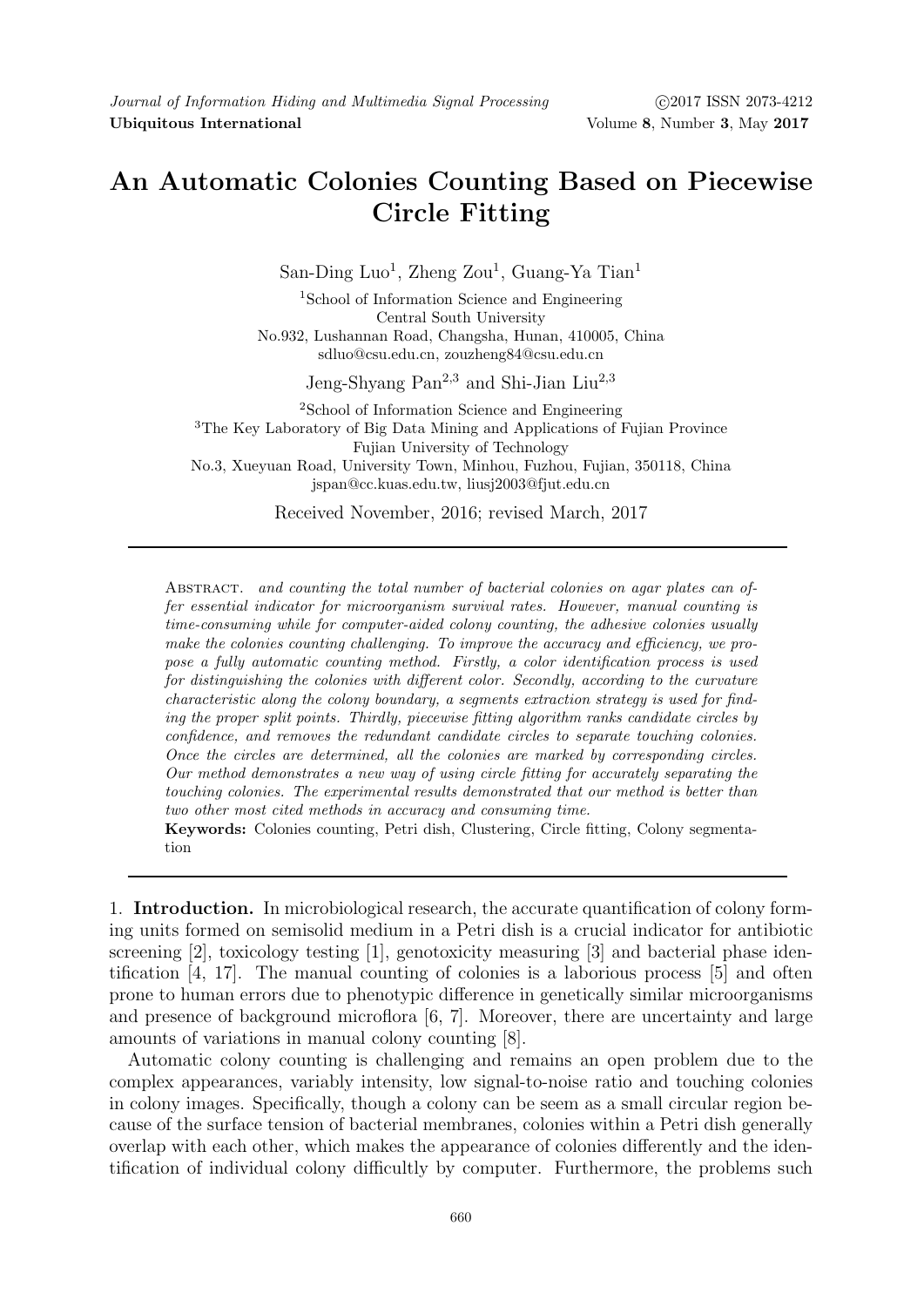as uneven illumination, specular reflection introduced by poor light conditions and noises in the image make the colony counting more challenging. In additional, different kinds of colonies may exist and touch with each other, and the overlapping region may make partial information of colonies lost for detection. In this paper, we aim to automatically identify individual colonies from the Petri dish image and acquire the counting results with high accuracy.

2. Related Work. There are some counting systems developed to efficiently detect colonies and prevent inconsistencies of images. For example, the NICE [26], OpenCFU [27], Colony counter (CC) [28], Clono-Counter [29] and plugins of ImageJ [10]. However most of them either are not accurate enough or need human intervention to some extent. Due to inappropriateness for different imaging system or limitation in performance among many others, automatic colony detecting systems have not been widely accepted as a routine tool in microbiology. The previously developed automatic colonies segmentation method uses special culture medium containing fluorogenic substrates or a spectrograph [6] for acquiring reflectance image to enhance the image quality for segmentation. This method depending on the design of imaging is useful for detecting colonies, but the imaging system is costly and the imaging parameters needs adjusting for several time to get the proper value according to different bacteria.

Segmenting colonies from background and acquiring the correct individual colony is the difficulties of detecting colonies, which is critical for the results in accuracy. Methods based on gradient [9] such as watershed [20] are efficient for separating overlapping objects and can acquire the center of colonies, but if intensity variation of the touching colonies is not strong, the watershed based methods usually have the problem of over-segmentation or under-segmentation. Chiang et al. [16] incorporate distance transform into watershed to determine the colony with help of the skeleton obtained in distance mapping space. However, if there exists big proportion adhesion and severe overlap in a colony block which is formed by a single colony or several colonies as a visible cluster in Petri dish, the skeleton of part with relatively small size is obscure and difficult to acquire the extremum. Apart from the gradient information for segmentation, Bai et al. [17] analyze the concavity of the contour of the touching colonies to separate the touching colonies. But the contour has some false regions due to possible noise, which will affect the extraction of concavity. Some model based methods such as adaptive active physical deformable model [18] and graph-cut-based methods [19] also are proposed to solve the colony segmentation, but their result largely depend on the use of appropriate weighting parameters. Machine learning based methods such as support vector machine [24] and neural network [25] are also used in accurately detecting cells or colonies in connected domain. However due to the strong randomness in overlapping level and touching way of objects, the training is complex and time-consuming. Moreover, because the most common type [5] of bacterial colonise is quasi-circular, some ellipse based methods are proposed [17, 21, 22] to find every possible single colony in the touching colonies and achieve the purpose of dividing touching colonies. These methods are effective but offer incomplete segmentation because they pay more attention to the single pixel for fitting and neglect that colonies are continuous regions.

Aiming for accurate and robust segmentation for chromatic and achromatic colonies, we separate the touching colonies based on curve characteristics of colony boundary. The main contribution of our proposed method are as follows. Firstly, a principal color analysis is incorporated into preprocessing to better distinguish chromatic colonies, and some refinements including smoothing reduce the disturbance and make the method more robust. Secondly, a segment extraction strategy based on the curve characteristic finds the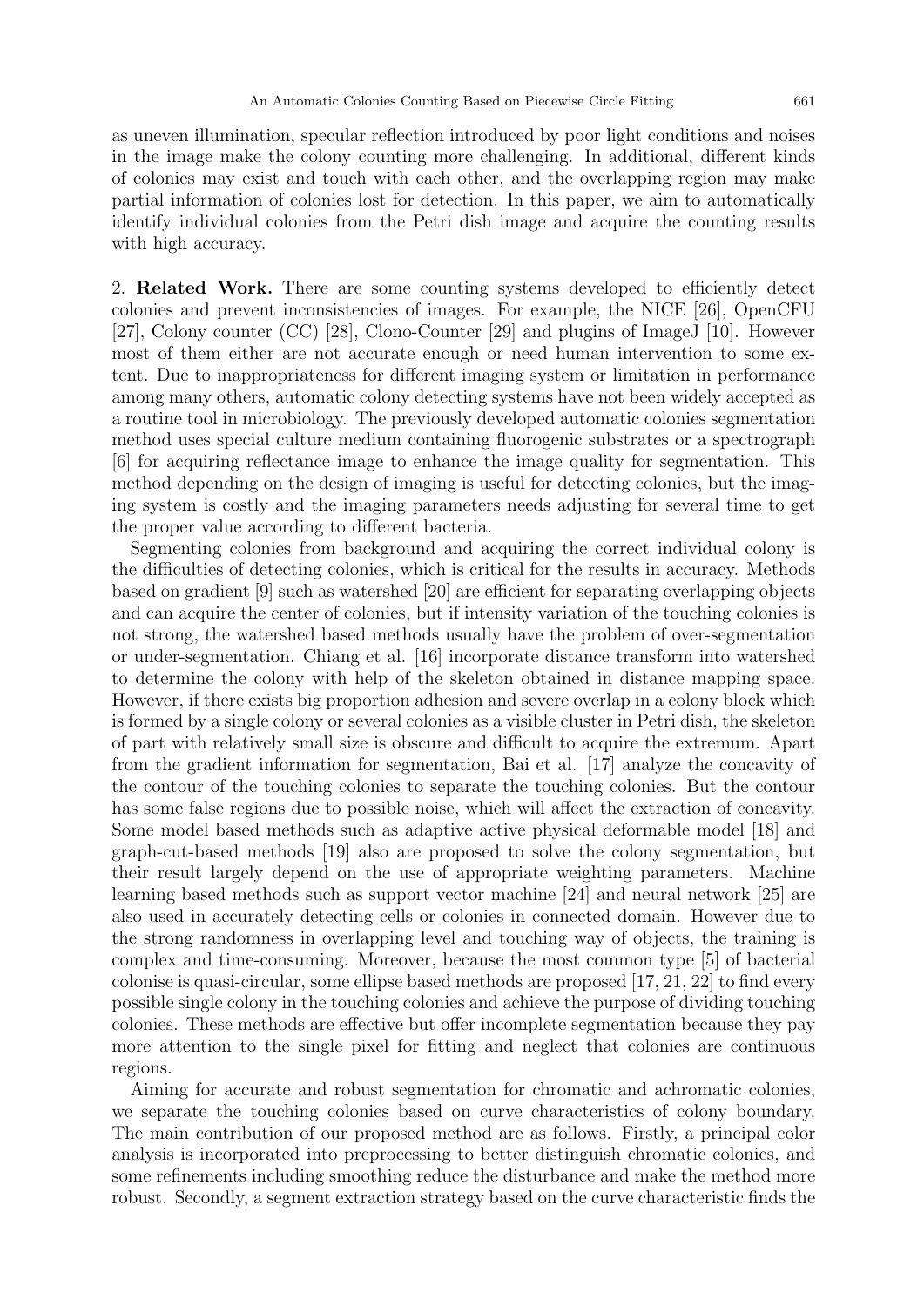correct split points for dividing the extracted boundary into segments, and the strategy that only the convex segments are used as the candidate can largely reduce the complexity of subsequent fitting. Thirdly, according to piecewise contour information offered by segments , the fitting algorithm with confidence ranking is used and adaptively classifies the candidate circles into some categories, then each category represents an individual colonies. Our method demonstrates a new way of using circle fitting based on the segments extraction strategy for efficiently separating the touching colonies and get the counting results.

The rest of this paper is organized as follows. Section 3 presents details of the proposed method. Section 4 gives some experimental results including the evaluation and comparison. Section 5 concludes the paper.

3. The Proposed Method. The proposed method takes Petri dish image as input and gives the colony counting result as output, it contains three major steps. The first step (see Section 3.1) focuses on problems such as Region of Interest (ROI) extraction, color classification and their boundary extraction, etc. In the second step (see Section 3.2), the extracted boundary of each colony block is divided into several boundary curves referred to as segments. The third step (see Section 3.3) fits circles to segments and clusters them, and the counting problem would be solved as long as the number of fitting circles are determined.

3.1. Colony boundary extraction. Because the original images contains two parts : a Petri dish region and a big dark region around the dish. Locating the Petri dish region as our ROI can greatly reduce complexity and exclude disturbances from background. In order to successfully locate the Petri dish, Hough transform [11] is applied for our ROI extraction due to its quasi-circular shape. As demonstrated in Fig. 1, the red circle is a automatical detection result with the Hough transform of original image in Fig.  $1(a)$ , and the region inside of the circle is our ROI, while region outside is changed into black by masking operation.

Due to uneven illumination, there may exists light spots on the bulged surface of the colony, which may results in fault boundaries points if the light spot locates in the neighbouring region close to the boundary, and we use the method proposed by Yang et al. [12] to remove the disturbance of highlight. Fig. 2(a) describes the highlight removal result of the yellow rectangular region of Fig. 1(b).

In Fig. 1(a), there are some touching colonies formed by red chromatic colonies and yellow achromatic colonies, the touching colonies can be preliminarily separated according to color information. In order to automatically classify the colonies with different color, the analysis of histograms in HSV (Hue, Saturation, and Value) color space [14] is used for the classification. The HSV color space has been proved to be better and more intuitive than other color models such as RGB, and it also can be transformed from the RGB by method such as the one proposed by Chen et al. [15]. We adopt a method similar to the one presented by Chen et al. [13]. In their method the three-dimensional parameters (i.e.,  $H, S$  and V) are considered, but our method only analyze the hue channel of pixels, and the pixels with either a lower saturation or a lower value are neglected in advance. That is because pixels with lower saturation is supposed to close to gray, which is meaningless for color-based segmentation. Let  $B<sub>S</sub>$  and  $B<sub>V</sub>$  denote the upper bound of saturation and value respectively, pixels with  $S < B_S/8$  or  $V < B_V/8$  are treated as background in our method. The principle color in images can be distinguished according to several different peak values of distributions histograms in hue channel, regions in specific color can be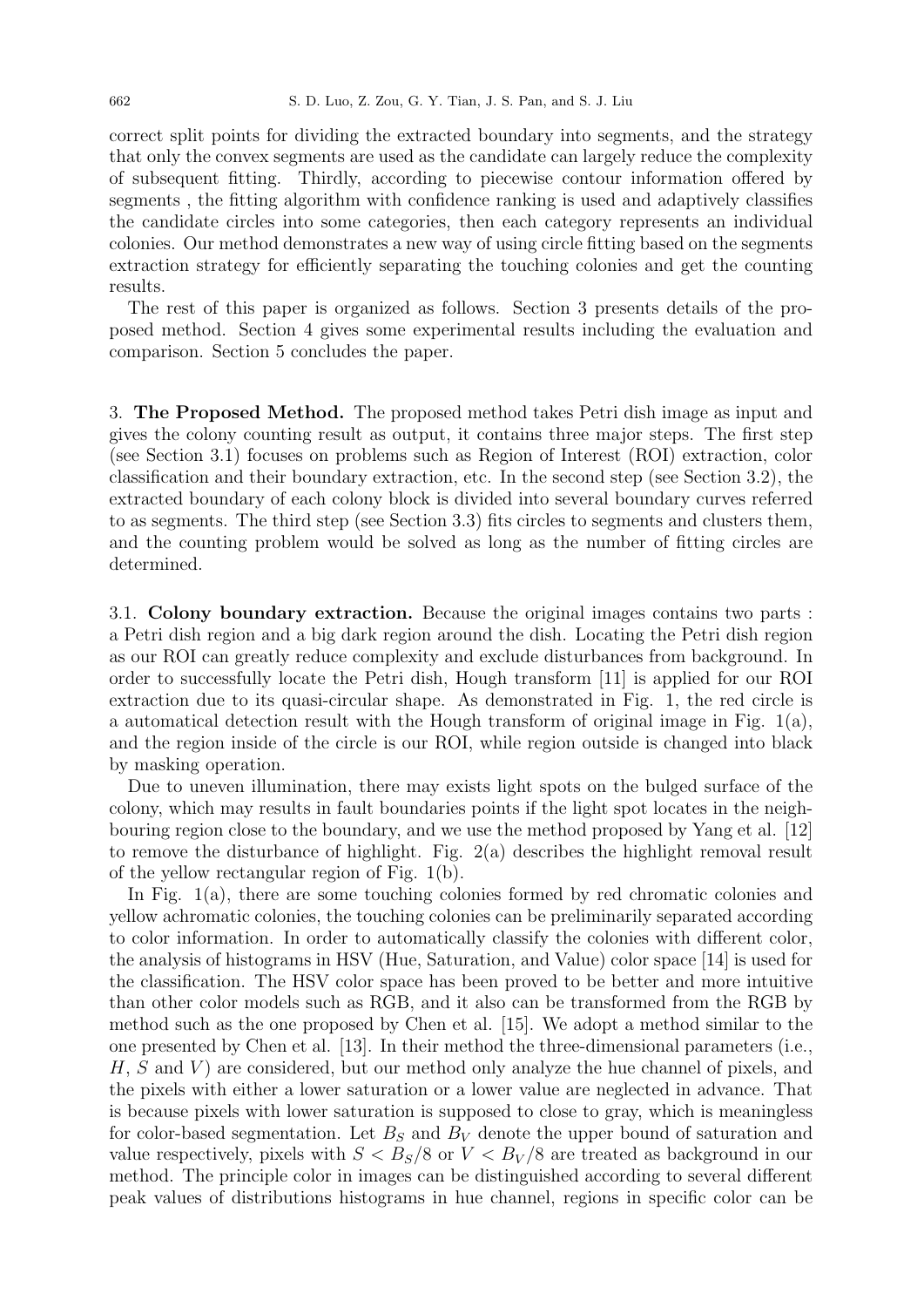An Automatic Colonies Counting Based on Piecewise Circle Fitting 663



Figure 1. The ROI extraction. (a) The original image; (b) The ROI region marked by red circle.



FIGURE 2. The boundary extraction. (a) The image with highlight removal; (b) The chromatic colony region after color classification; (c) The common colony region after color classification; (d) Final boundaries of all colonies.

identified. The two types of the colony are separated into two parts as described in Fig.  $2(b)$  and Fig.  $2(c)$ .

The boundaries of colony regions with different colors are extracted respectively, in our paper canny edge detection [30] is adopted to detect the boundary. There often exists serrate boundary resulting from the low resolution, and the serrate boundary will results in some fake inflection points and effect the subsequent fitting accuracy, morphological opening and closing operation is used to filter noisy part and smooth the boundary. The final boundary result as shown in Fig. 2(d), the yellow colony block are marked by red line, and the red colony block are marked by yellow line after classification. If the block boundary contains only an individual colony, a circle fitting process as proposed in Section 3.3 can be used to locate the colony. But more generally, there also exists the block which consists of multiple touching colones. Therefore, a separation strategy will be used before the circle fitting, which is one of the core contributions of this work (see Section 3.2).

3.2. Boundary loop separation. The entire boundary curve are mainly made up of three kinds of segments including the flat, concave and convex one, and the first step is finding the split points to decompose the entire boundary into segments according to different property of points. To analyze the property at points along the boundary, the variation angle at boundary points denoting the change in direction of the curvature is used. Specifically, let  $\{P_i\}(1 \leq i \leq N)$  denote the points forming a block boundary(N is the number of boundary points), and  $L(P_i)$  represents the line segment vector at each  $P_i$ , and the line starts from  $P_i$  to  $P_i + 1$ . Then the variation angle between all the pairs of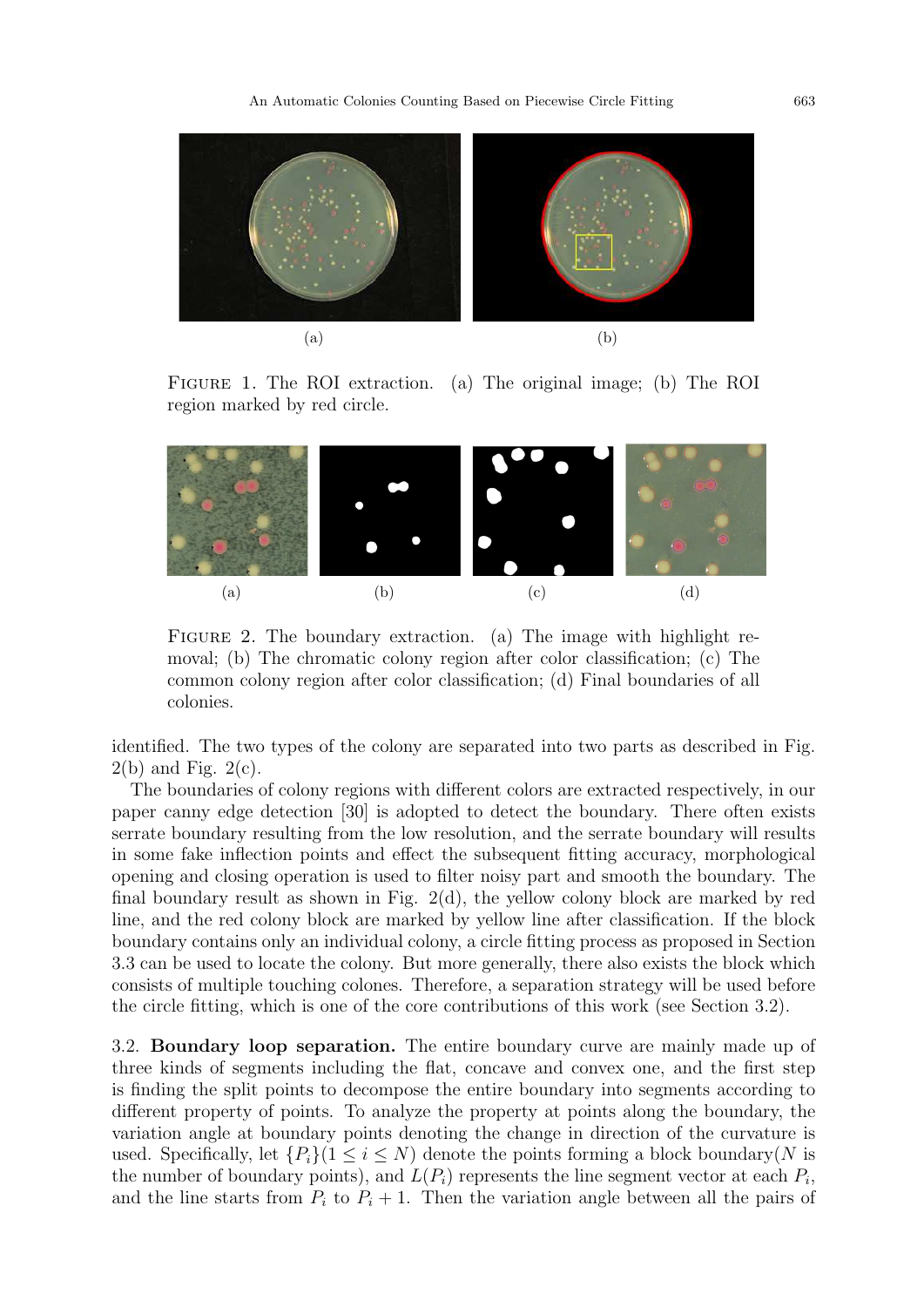

Figure 3. An example of the segments extraction based on the variation angle. (a) The histogram of the variation angle along the contour of Fig.5(b) from the start point; (b) The corresponding segments result.

consecutive line segments are denoted as  $A(P_i)$ , where  $A(P_i) \in [-\pi, \pi]$  is the clockwise angle from  $L(P_i + 1)$  to  $L(P_i)$ . It can be obtained according to Eq. 1.

$$
A(P_i) = \begin{cases} L(P_1) - L(P_i), & i = N \\ L(P_{i+1}) - L(P_i), & otherwise \end{cases}
$$
 (1)

The value of  $A(P_i)$  is an indicator of the change in the curvature of the block contour. If any  $A(P_i)$  is close to zero, which implies its change curvature is small or flat; if the absolute value of  $A(P_i)$  is large, then the curvature at the point  $P_i$  is considered to be sharp. But only the variation angle is not enough to find split points. For example, in Fig. 3(b), there is a block containing two individual colonies. From a start point, we traverse all pixels of boundary curve in counterclockwise direction. According to the histogram of the variation angle of all pixels in Fig.  $3(a)$ , if the variation angle of some pixels with consecutive serial number are larger than zero or smaller than zero, then the segment which consists of those pixels should cover the same colony, for example in Fig. 3(b), all pixels along the segment S1 belongs to the same colony, while the segment S1 and the segment S2 belong to different colonies respectively. Therefore the zero crossing point is the pixel cover the connecting point between two neighboring colonies. Furthermore for the case that there exists no obvious concave curve due to severe overlapping colonies, the value of pixels in the same colony should float around the mean variation angle, then the pixels much less than the mean value is the turn point. Therefore, the possible split point  $P_s$  should satisfy the following rules: (1)  $|A(P_{s-2})+A(P_{s+2})| < |A(P_{s-2})|+|A(P_{s+2})|$  and  $A(P_s) = 0$  or (2)  $|A(P_s)| < 2\pi/N$ .

According to the split point  $\{P_{sj}\}(1 \leq j \leq M_1)$  ( $M_1$  denotes the total number of split points), the entire boundary contour is divided into several segments  $\{S_i\}$  from a start point as shown in Fig. 3. While in our extracting segment strategy only the convex segments are used as the final segments for the subsequent fitting. In order to pick the convex segments from the original segments set, the criterion we use for detecting the convex property of segment  $S_j$  is that the connecting line  $P_{sj}P_{sj+1}$  pass through the inside of colony. Then the final segments  $\{S_i\}(1 \leq j \leq M_2)$  ( $M_2$  denotes the total number of convex segments) can be obtained accordingly. As shown in Fig. 4, the convex segments marked by bold line are used for fitting and the others marked by thin line are removed. The strategy that removing the concave or flat segments greatly improves the efficiency of subsequent fitting.

3.3. Circle fitting and counting. Every image has multiple regions of touching colonies, and every boundary of the touching colonies may have multiple segments. The main aim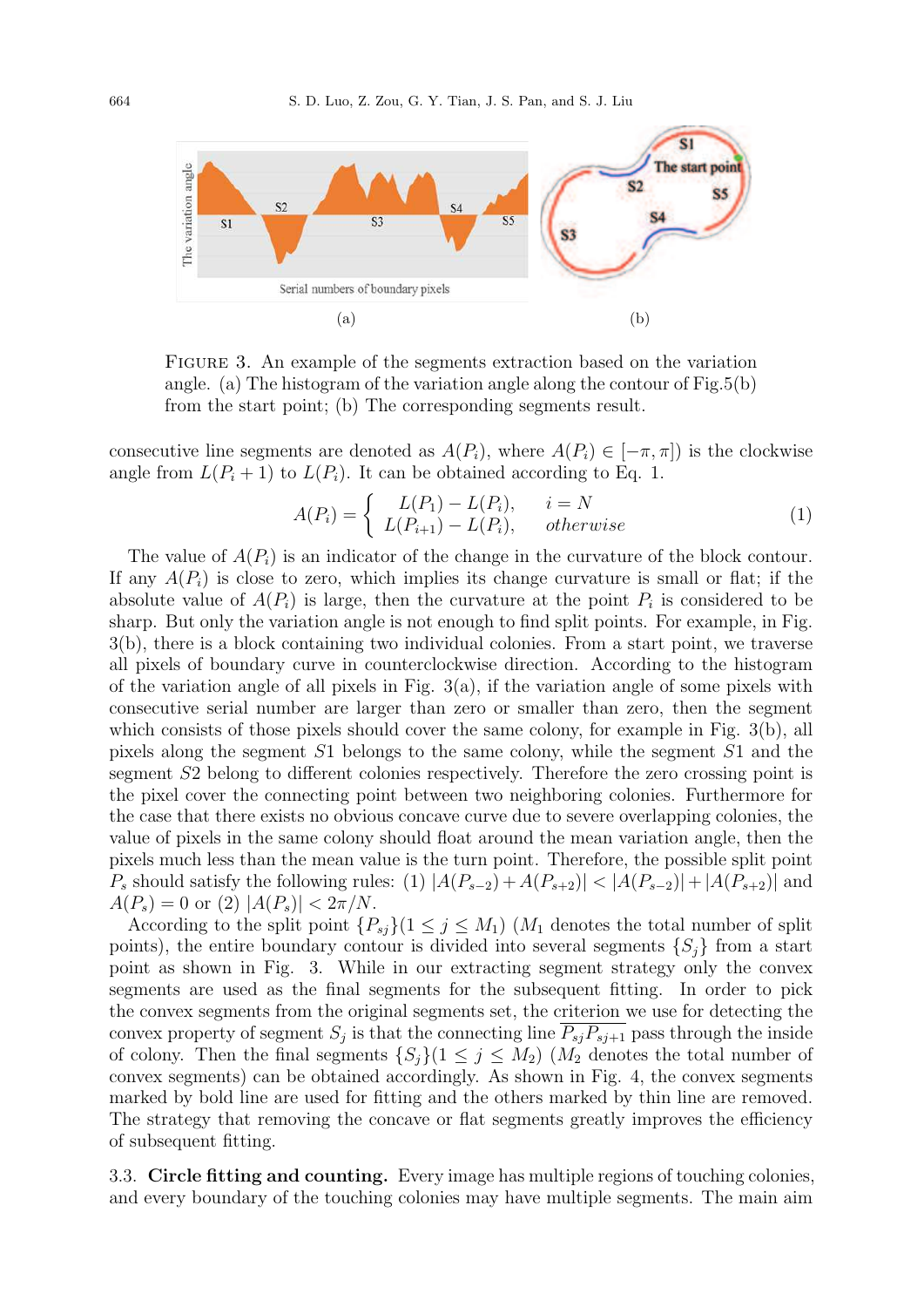

FIGURE 4. The candidate convex segments for fitting

for circle fitting processing is to separate the touching colonies into individual circles which denote individual colonies. Because in our extracting segment strategy only the convex segments are used for the circle fitting, which largely reduces the numbers of original fitting circle and reduce the probability of the case that the circle doesn't cover the colony due to the disturbance from concave segments. Firstly, as a effective method for fitting, the least square method is used in our paper to fit each segment the boundary to a circle. Secondly, the circles are further processed by our ranking rules which is incorporated into prior knowledge of the colony images, and some circles can be combined if they belong to the same colony and some circles can be kept if they belong to different colonies. Moreover we select pixels over the segment at a given distance interval for fitting to reduce the complexity of fitting. Among all the step for fitting above, the strategy of circle selection and combination is our focus, the details are given below.

After circle fitting, each segment has a fitting circle. To remove the redundant candidate circles. We rank the all candidate circles according to their confidence as described in Eq.2, where  $Confidence$  denotes the proportion of overlapping region between circle region and original image to the circle area. The candidate circles with lower confidence are removed, and the selected circles are of high confidence and fit the contour segments well. The remaining circles are unsupervised clustered and automatically classified into several categories according to similarity in shape, and the measurement of similarity between the circle and the existing categories is computed as Eq.3. If the circle is similar to more than one category, then it is combined into the category with the highest similarity; if there is no similar category or no category, then according to overlapping region between the circle and original image, a new category is created. The clustering will not stop until all the candidate circles are compared. Once all categories, which represent individual colonies in the original image, are determined, the counting result including the total colony amount and the center or the radium of each colony is also obtained. The candidate result of the fitting and the final fitting result can be described in the Fig. 5

$$
Confidence = \frac{Area(Circle \cap OriginalImage)}{Area(Circle)} \tag{2}
$$

$$
Similarity(a, b) = min\{\ \frac{Area(Circle_a \cap Categorical_b)}{Area(Circle_a)}, \frac{Area(Circle_a \cap Categorical_b)}{Area(C category_b)}\ \} \tag{3}
$$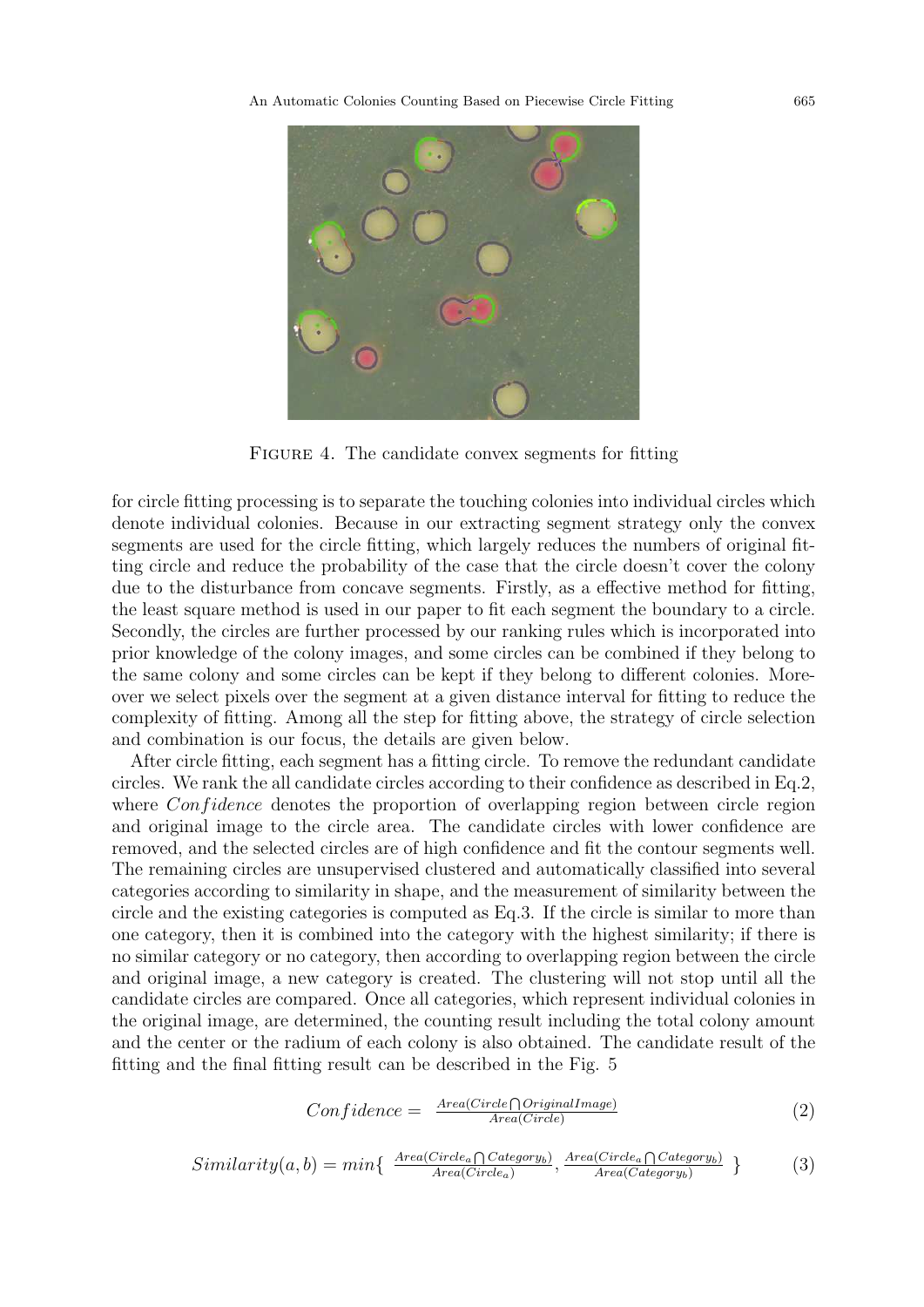

FIGURE 5. The colony detection result with ranking confidence. (a) The candidate circles after fitting; (b) The detected circles after combing the candidate circles

4. Experiments and Results. In this study, Escherichia coli is selected for our experiments, the bacterial colonies is cultured in circular agar plate. The image captured by the CCD has 17 million effective pixels  $(5184(H) * 3456(V))$  as shown in Fig. 1(a). In Fig. 1(a), there are two kinds of colonies with different color, and the red colonies results from effective gene splicing of red protein, while yellow ones does not successfully spliced by colored protein. These colonies in one plate are required to be detected and counted respectively according to different color. Our method is applied on 28 images and the range of the number of colonies was from 127 to 429. All the experiments are carried out on a computer with Intel Core CPU(2.2GHz), 8GB memory, programmed with C++ and OpenCV.

4.1. Comparison results in detecting colonies. To evaluate and demonstrate the performance of our method, two other algorithms are used for comparison in this paper. The system OpenCFU [28] as a effective open-source system for colony counting recently use a watershed transform based method [16] (WT) for dividing the touching colonies. Reference [28] proposed a ellipse fitting based method (EF) for splitting the touching one. We choose these two method for comparison, because they are two classic and latest method especially designed for splitting touching colonies, and OpenCFU has been used in commercial application. WT, EF and our method are applied on 28 images with 6256 colonies in total, and there are 339 touching colonies in the image set. Five measurements are used for the performance of these methods. They are the proportion of correctly separated colonies in total touching colonies (PCS), the precision for all the colonies detection (Precision)[16] , recall all the colonies detection (Recall)[16], F-measure for all the colonies detection (F-M)[16], and the consuming time of detection for all the images (Time). In comparison, the manual counting result, which are manually generated by experienced experts, is taken as the standard.

There are three original images with typical touching colonies for comparison of detection results as shown in Fig. 6. The first row, the second row and the third row of Fig. 6 are the high overlapping touching colonies, the chromatic touching colonies and the multiple touching colonies respectively. In detecting chromatic colonies, The EF based method and our method are better than the WT based method, which only use the global threshold for color classification obtained by user interactive. Because EF based method and WT based method are sensitive to fluctuations, and neither of them detect the right number of individual colony when the colonies are heavily touching (see Fig.  $6(c)$ ). In the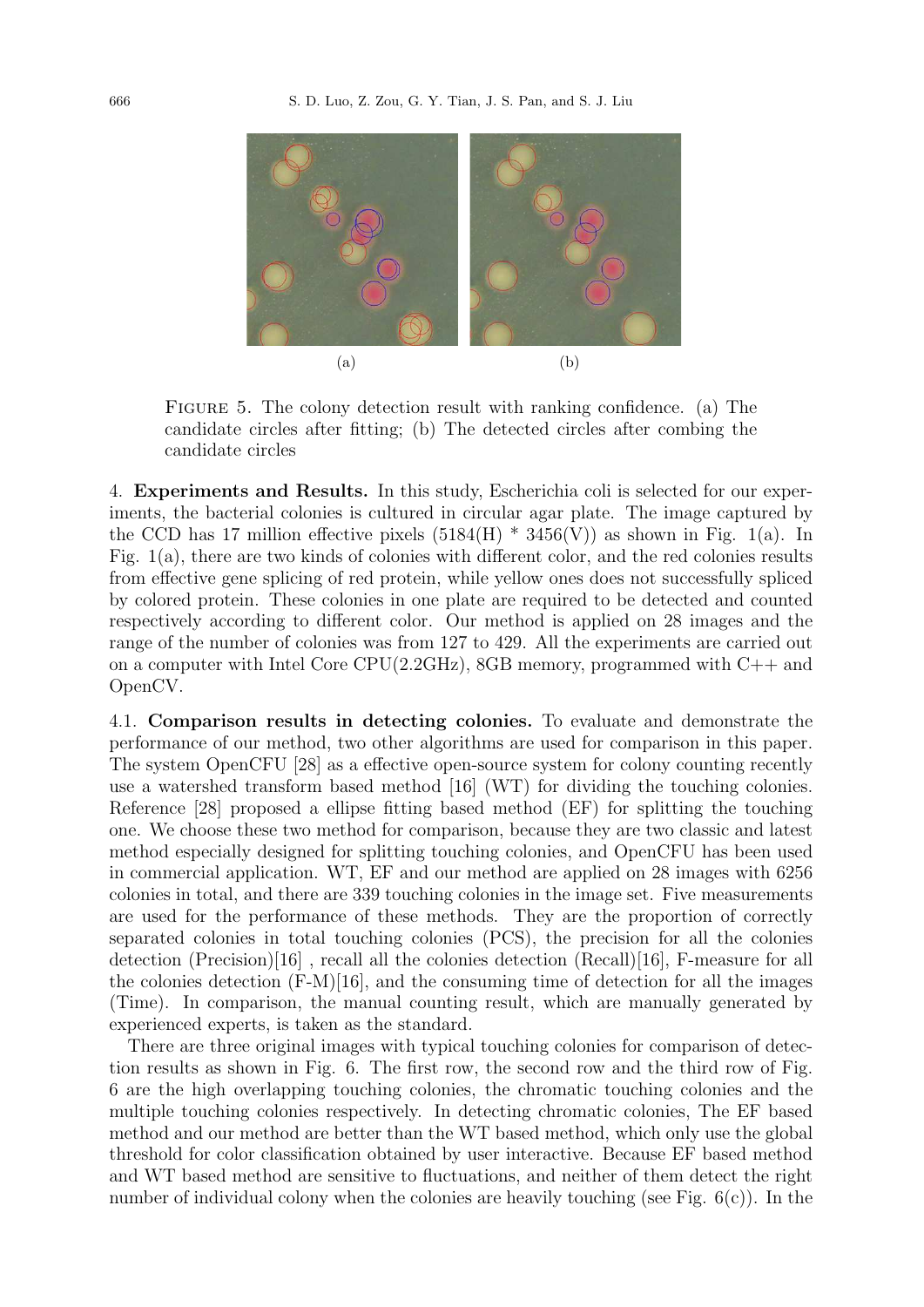

FIGURE 6. The detection results with three methods. (a) The original image; (b) The result using WT based method marked by rectangle; (c) The result using EF based method marked by colored ellipse region; (d) The result of our method marked by circle.

Table 1. The statical results of the image set

|            | Precision $(\%)$ | Recall $(\%)$ | $F-M$ $(\%)$ | $PCS$ $(\% )$ | Time $(ms)$ |
|------------|------------------|---------------|--------------|---------------|-------------|
| Our method | 98.97            | 96.29         | 97.43        | 96.68         | 6319        |
| WТ         | 93.29            | 90.24         | 92.57        | 81.98         | 8862        |
| EF         | 98.38            | 94.21         | 95.16        | 95.99         | 10357       |

multiple touching colonies images, the redundant results of EF based method results from the fitting only according to local distance between the segment and candidate ellipse, and our method incorporate both the local characterises of segments and integrated shape information of a colony into fitting. These comparison results show that our method is more efficient for separating the touching colonies with different overlapping levels.

4.2. Statistical results in performance. The final statical results are shown in Table 1. Our method is better than the other two methods in Precision, Recall and F-M values. With regard to the accuracy in separating touching cell, The value of PCS for EF and our method are very close. However the ellipse fitting in EF need computer fitting similarity with the algebraic distance between the contour points and ellipse pixel by pixel, therefore the complexity of EF is higher, accordingly the consuming time of EF is highest among three method. Moreover, the WT based method requires the user to manually select the counting area or mark the color prior to the automated process, by contrast, no user intervention is required for our method.

5. Conclusion and Future work. This study proposes a fully automated colony segmentation method. The proposed method can adaptively locate the ROI and distinguish the chromatic color with shape priori knowledge of Petri dish and principal color analysis. Combined with the confidence ranking, our method use a circle fitting based on extracting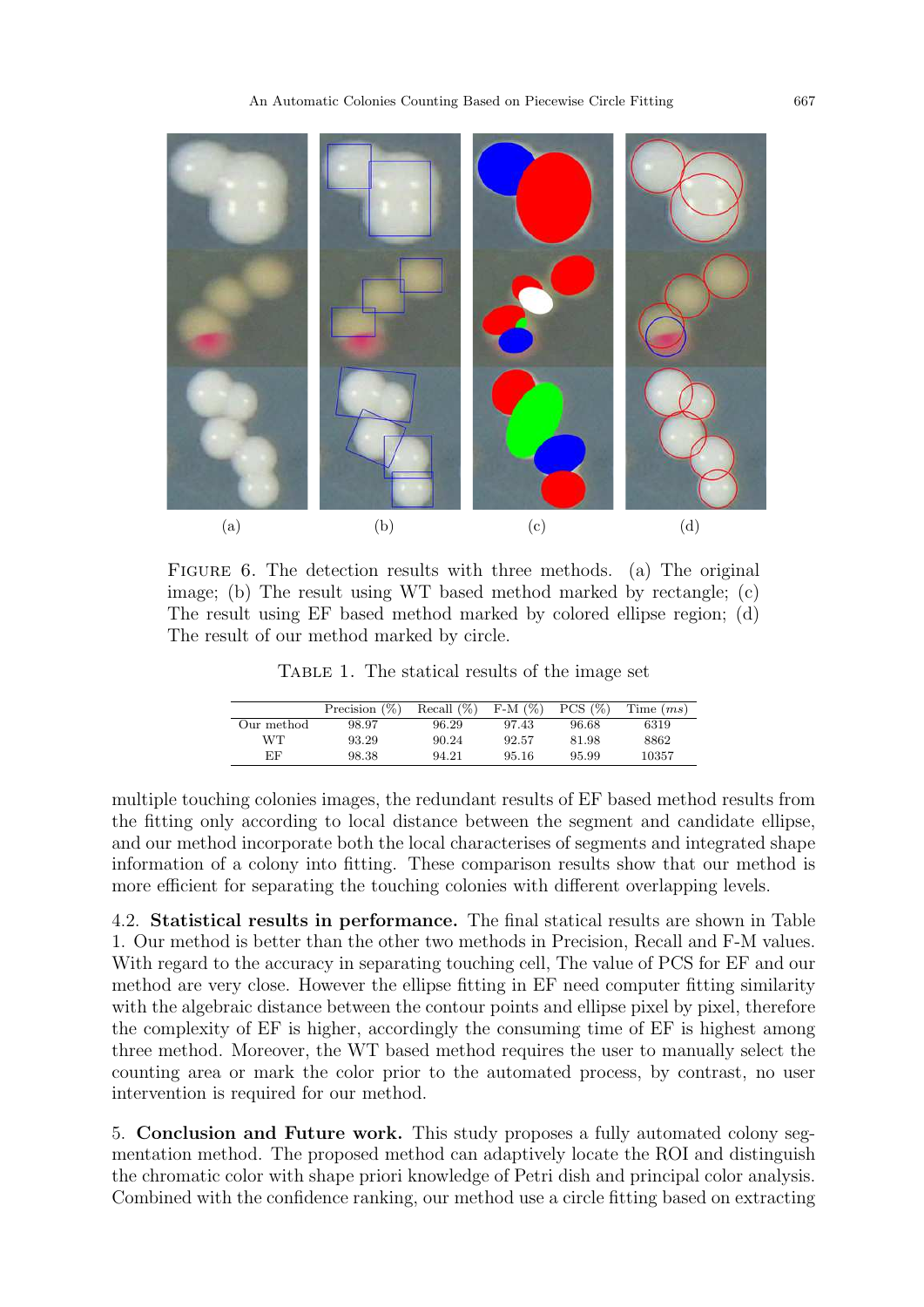convex segments for effectively separating the touching colonies and largely reduce the complexity of automatical counting. Because the proposed method detects the colony with circle fitting, it can be also used for the detection of other quasi-circular objects. In the future, efforts will be made to provide a more robust method with the capability to count and analyze various strains of colonies in relevant media which vary in color and opacity. Moreover, the detecting the colonies in the rim of Petri dish may missing or error in counting results due to the rim turn and darker light, which makes a little influence for contour extraction of colony in the rim region of dish, a part of the future work is to find a more effective method for improve the colony detecting of the rim region. We will collect more colony image to expand our image set and valid the effectiveness of our method in detecting more complex image.

Acknowledgment. This work is supported by Hunan Provincial Innovation Foundation For Postgraduate (CX2012B066), the Scientific Research Project in Fujian University of Technology (GY-Z160130), the National natural science foundations (No.60903136), and the Doctoral Fund of Ministry of Education of China (No. 20130162130001). The authors also gratefully acknowledge the helpful comments and suggestions of the reviewers, which have improved the presentation.

## **REFERENCES**

- [1] T.Gura, Toxicity Testing Moves from the Legislature to the Petri Dishand Back, Cell, vol.134, no.4, pp. 557-559, 2008.
- [2] C. J. Ingham, A. Sprenkels, and J. Bomer, The micro-Petri dish, a million-well growth chip for the culture and high-throughput screening of microorganisms, Proceedings of the National Academy of Sciences, vol.104, no.46, pp. 217-222, 2007.
- [3] X. Wang , J. Guo , and T. Chen, Multi-walled carbon nanotubes induce apoptosis via, mitochondrial pathway and scavenger receptor, Toxicology in Vitro An International Journal Published in Association with Bibra, vol.26, no.6, pp. 799-806, 2012.
- [4] C. Zhang and W. B. Chen, An effective and robust method for automatic bacterial colony enumeration, International Conference on Semantic Computing, pp. 581-588, 2007.
- [5] H. Ates , O. N. Gerek, An image-processing based automated bacteria colony counter, International Symposium on Computer and Information Sciences, pp. 18-23, 2009.
- [6] S. C. Yoon, K. C. Lawrence, and B.Park, Automatic counting and classification of bacterial colonies using hyperspectral imaging, Food and Bioprocess Technology, vol.8, no.10, pp. 2047-2065, 2015.
- [7] G. E. Tillman, J. L. Wasilenko and M. Simmons, Isolation of shiga toxin-producing escherichia coli serogroups O26, O45, O103, O111, O121, and O145 from ground beef using modified rainbow agar and post-immunomagnetic separation acid treatment, Journal of Food Protection, vol.75, no.9, pp. 1548-1554, 2012.
- [8] J. E. L. Corry, B.Jarvis and S. Passmore, A critical review of measurement uncertainty in the enumeration of food micro-organisms, Food Microbiology, vol.24, no.3, pp. 230-253, 2007.
- [9] H. Men, Y. Wu and X. Li, Counting method of heterotrophic bacteria based on image processing, IEEE Conference on Cybernetics and Intelligent Systems, pp. 1238-1241, 2008.
- [10] J. M. M. Perez and J. Pascau, Image processing with ImageJ, *Biophotonics International*, vol.11, no.5, pp. 36-42, 2003.
- [11] J. Illingworth, J. Kittler, A survey of the Hough transform, Computer Vision Graphics and Image Processing, vol.43, no.2, pp. 765-768, 1988.
- [12] Q. Yang, S. Wang and N. Ahuja, Real-Time specular highlight removal using bilateral filtering, European Conference on Computer Vision, 2010, pp. 87-100, 2010.
- [13] T. W. Chen, Y. L. Chen and S. Y. Chien, Fast image segmentation based on K-Means clustering with histograms in HSV color space, Multimedia Signal Processing, pp.322-325, 2008.
- [14] J. R. Smith, Color for image retrieval, *Image Databases: Search and Retrieval of Digital Imagery*, John Wiley and Sons, pp. 285-311, 2002.
- [15] W. Chen, Y. Q. Shi and G. Xuan, Identifying computer graphics using HSV color model and statistical moments of characteristic functions, IEEE International Conference on Multimedia and Expo, pp. 1123-1126, 2007.